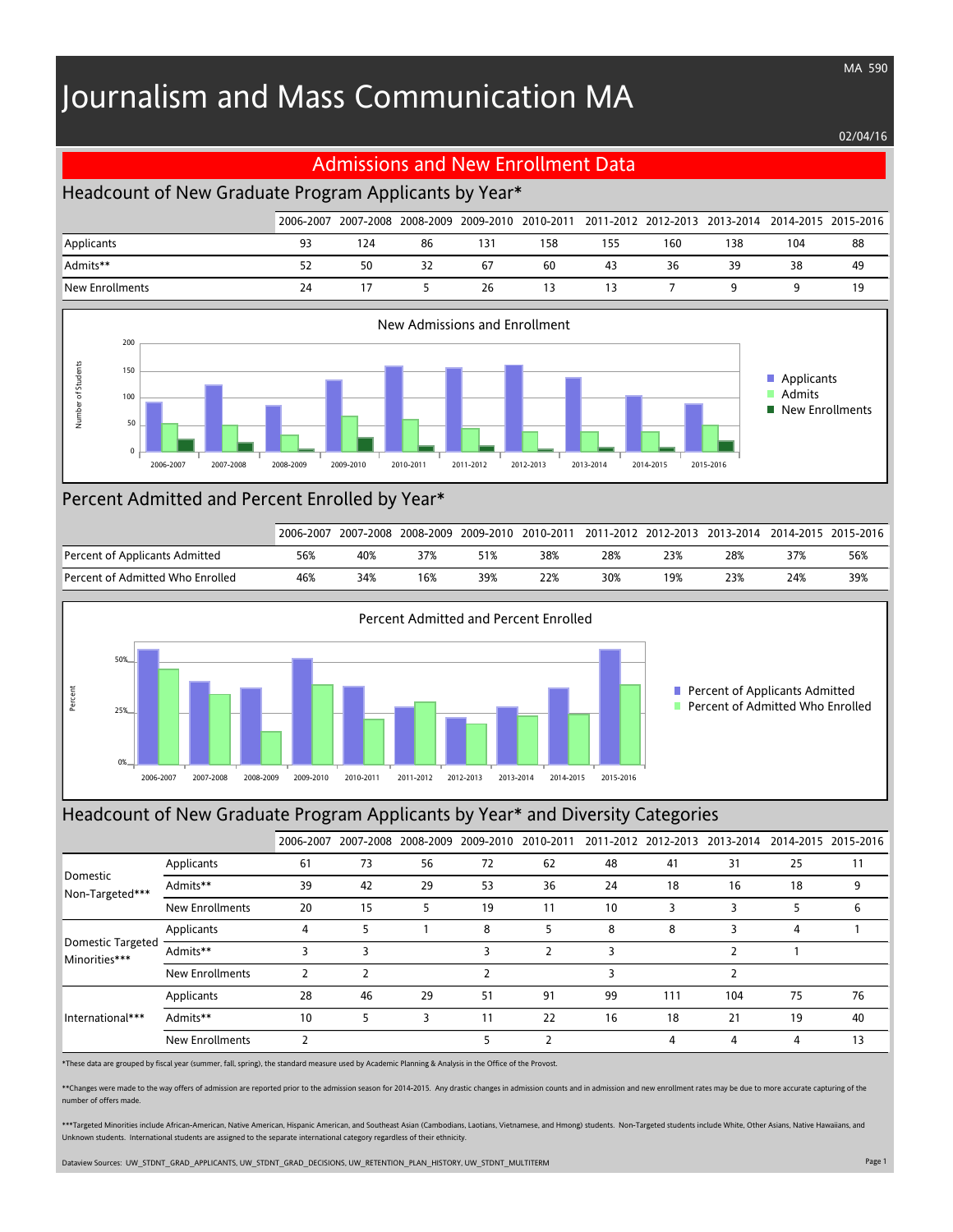02/04/16

#### Enrollment Data

## Enrollment Headcounts by Racial/Ethnic Category\*

|                                                                                     | Fall. 2006     | Fall, 2007   | Fall, 2008     | Fall, 2009   | Fall, 2010     | Fall, 2011            | Fall, 2012                                             | Fall, 2013             | Fall, 2014     | Fall, 2015 |  |  |
|-------------------------------------------------------------------------------------|----------------|--------------|----------------|--------------|----------------|-----------------------|--------------------------------------------------------|------------------------|----------------|------------|--|--|
| Hispanic/Latino                                                                     | $\overline{2}$ | 3            | 1              | $\mathbf{1}$ | $\mathbf{1}$   | $\mathbf{1}$          | 1                                                      | 2                      | 1              |            |  |  |
| Black/African American                                                              |                |              |                | $\mathbf{1}$ |                | $\overline{2}$        | $\overline{2}$                                         | $\overline{2}$         | $\mathbf{1}$   |            |  |  |
| American Indian/Alaska Native                                                       |                | $\mathbf{1}$ | $\mathbf{1}$   | $\mathbf{1}$ | $\mathbf{1}$   |                       |                                                        |                        |                |            |  |  |
| Asian                                                                               |                | $\mathbf{1}$ |                |              |                |                       |                                                        |                        |                |            |  |  |
| Native Hawaiian/Oth Pac Island                                                      |                |              |                |              |                |                       |                                                        |                        |                |            |  |  |
| White                                                                               | 34             | 28           | 17             | 26           | 24             | 26                    | 16                                                     | 5                      | 8              | 12         |  |  |
| Two or More Races                                                                   | 1              | $\mathbf{1}$ |                |              | 1              | $\mathbf{1}$          |                                                        |                        |                |            |  |  |
| Unknown                                                                             | $\overline{2}$ | 4            | 4              | $\mathbf{1}$ | $\mathbf{1}$   |                       |                                                        |                        | 1              |            |  |  |
| International                                                                       | 4              | 3            | $\mathbf{1}$   | 6            | 6              | $\overline{2}$        | $\overline{4}$                                         | 9                      | 9              | 18         |  |  |
| Total                                                                               | 43             | 41           | 24             | 36           | 34             | 32                    | 23                                                     | 18                     | 20             | 30         |  |  |
| Domestic Targeted Minorities**                                                      | $\mathbf{1}$   | 5            | $\overline{2}$ | 3            | $\overline{2}$ | 3                     | 3                                                      | 4                      | $\overline{2}$ |            |  |  |
| Domestic Minorities**                                                               | 1              | 6            | $\overline{2}$ | 3            | 3              | $\overline{4}$        | 3                                                      | 4                      | $\overline{2}$ |            |  |  |
| <b>Enrollment Percentages by Diversity Category</b>                                 |                |              |                |              |                |                       |                                                        |                        |                |            |  |  |
|                                                                                     | Fall. 2006     | Fall, 2007   | Fall, 2008     | Fall, 2009   | Fall, 2010     | Fall, 2011            | Fall, 2012                                             | Fall, 2013             | Fall, 2014     | Fall, 2015 |  |  |
| Domestic Non-Targeted**                                                             | 88%            | 80%          | 88%            | 75%          | 76%            | 84%                   | 70%                                                    | 28%                    | 45%            | 40%        |  |  |
| Domestic Targeted Minorities**                                                      | 2%             | 12%          | 8%             | 8%           | 6%             | 9%                    | 13%                                                    | 22%                    | 10%            |            |  |  |
| International**                                                                     | 9%             | 7%           | 4%             | 17%          | 18%            | 6%                    | 17%                                                    | 50%                    | 45%            | 60%        |  |  |
| Enrollment Percentages of All Domestic Graduate Students by Racial/Ethnic Category* |                |              |                |              |                |                       |                                                        |                        |                |            |  |  |
|                                                                                     | Fall, 2006     | Fall, 2007   | Fall, 2008     | Fall, 2009   |                | Fall, 2010 Fall, 2011 |                                                        | Fall, 2012  Fall, 2013 | Fall, 2014     | Fall, 2015 |  |  |
| Hispanic/Latino                                                                     | 5%             | 8%           | 4%             | 3%           | 4%             | 3%                    | 5%                                                     | 22%                    | 9%             |            |  |  |
| Black/African American                                                              |                |              |                | 3%           |                | 7%                    | 11%                                                    | 22%                    | 9%             |            |  |  |
| American Indian/Alaska Native                                                       |                | 3%           | 4%             | 3%           | 4%             |                       |                                                        |                        |                |            |  |  |
| Asian                                                                               |                | 3%           |                |              |                |                       |                                                        |                        |                |            |  |  |
| Native Hawaiian/Oth Pac Island                                                      |                |              |                |              |                |                       |                                                        |                        |                |            |  |  |
| White                                                                               | 87%            | 74%          | 74%            | 87%          | 86%            | 87%                   | 84%                                                    | 56%                    | 73%            | 100%       |  |  |
| Two or More Races                                                                   | 3%             | 3%           |                |              | 4%             | 3%                    |                                                        |                        |                |            |  |  |
| Unknown                                                                             | 5%             | 11%          | 17%            | 3%           | 4%             |                       |                                                        |                        | 9%             |            |  |  |
| <b>Enrollment Percentages by Gender</b>                                             |                |              |                |              |                |                       |                                                        |                        |                |            |  |  |
|                                                                                     | Fall, 2006     | Fall, 2007   | Fall, 2008     |              |                |                       | Fall, 2009 Fall, 2010 Fall, 2011 Fall, 2012 Fall, 2013 |                        | Fall, 2014     | Fall, 2015 |  |  |
| Female                                                                              | 77%            | 71%          | 58%            | 61%          | 53%            | 66%                   | 70%                                                    | 72%                    | 65%            | 70%        |  |  |
| Male                                                                                | 23%            | 29%          | 42%            | 39%          | 47%            | 34%                   | 30%                                                    | 28%                    | 35%            | 30%        |  |  |
| Enrollment Headcount by Academic Load***                                            |                |              |                |              |                |                       |                                                        |                        |                |            |  |  |
|                                                                                     | Fall, 2006     | Fall, 2007   | Fall, 2008     | Fall, 2009   | Fall, 2010     | Fall, 2011            | Fall, 2012                                             | Fall, 2013             | Fall, 2014     | Fall, 2015 |  |  |
| Full-Time                                                                           | 29             | 30           | 17             | 28           | 28             | 27                    | 16                                                     | 16                     | 16             | 27         |  |  |
| Part-Time                                                                           | 14             | 11           | 7              | 8            | 6              | 5                     | 7                                                      | 2                      | 4              | 3          |  |  |
| Total                                                                               | 43             | 41           | 24             | 36           | 34             | 32                    | 23                                                     | 18                     | 20             | 30         |  |  |

\*Race/ethnicity categories and reporting methodology represent federal reporting categories and methodology. A major change in both data collection and reporting occurred in 2008. Data before and after are not directly com 2008, students were only able to indicate a single race/ethnic category and that is the category that is reported. Starting in 2008, revised federal guidelines allowed students to indicate multiple race/ethnic identities. all domestic (non-international) students who indicate Hispanic ethnicity should be reported as Hispanic, regardless of other racial information provided. Non-Hispanic, domestic students who indicate more than one race are or More Races," category. All other non-Hispanic, domestic students who indicated a single race are reported in that category.

\*\*Targeted minority and minority counts are provided because they cannot be derived from the race/ethnic categories alone. Targeted Minorities are domestic students who are African-American, Native American, Hispanic Ameri Southeast Asian (Cambodians, Laotians, Vietnamese, and Hmong) students. Non-targeted students include White, Other Asians, Native Hawaiians (new category in 2008), and Unknown students. Minority includes all the targeted c as students who are other Asians (non Southeast Asian) and Native Hawaiian. International students are assigned to the separate international category regardless of their ethnicity.

\*\*\*For definitions of full-time status, please consult the Enrollment Requirements section of the Graduate School's academic policies and procedures at https://grad.wisc.edu/acadpolicy/.

Dataview Sources: UW\_RETENTION\_STUDENT, UW\_RETENTION\_PLAN\_HISTORY, UW\_RETENTION\_SEM\_HISTORY, UW\_STDNT\_MULTITERM, UW\_STDNT\_PLAN\_MULTITERM, UW\_UA\_OCTOBER\_PAYROLL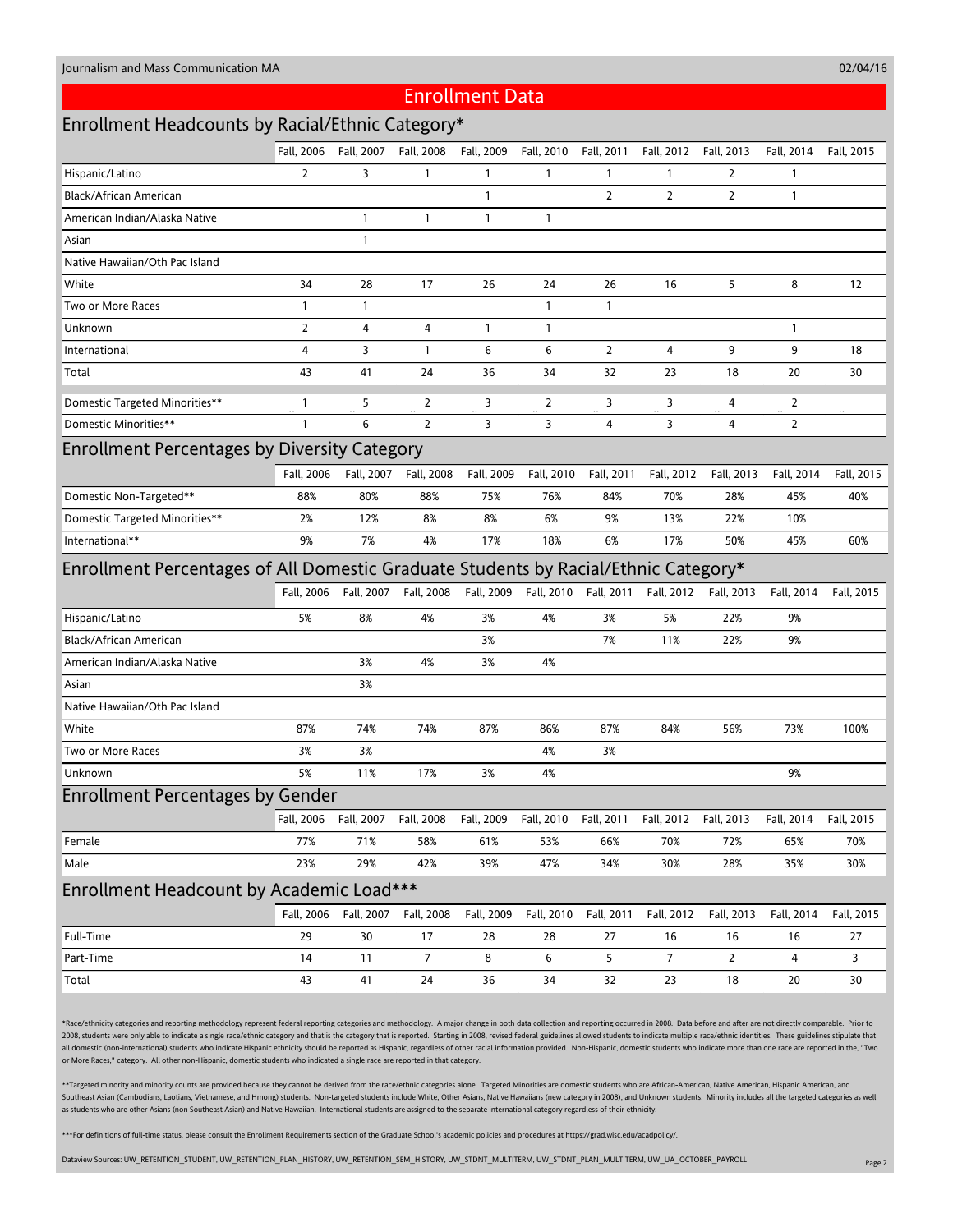

## Funding Data

#### Headcount of Students with an Appointment of 33% or Higher\*

|                            | Fall, 2006 | Fall, 2007 | Fall, 2008 | Fall, 2009 | Fall, 2010 | Fall, 2011 | Fall, 2012 | Fall, 2013 | Fall, 2014 | Fall, 2015 |
|----------------------------|------------|------------|------------|------------|------------|------------|------------|------------|------------|------------|
| Fellows                    |            |            |            |            |            |            |            |            |            |            |
| <b>Trainees</b>            |            |            |            |            |            |            |            |            |            |            |
| <b>Research Assistants</b> |            |            |            |            |            |            |            |            |            |            |
| Teaching Assistants**      | 6          | 11         | 6          |            | 6          | 10         |            | 4          |            |            |
| Project Assistants         |            |            |            |            | 4          |            | 4          |            |            |            |
| No/Low/Other Funding*      | 28         | 24         | 13         | 22         | 23         | 15         | 11         | 8          | 12         | 21         |
| Total                      | 43         | 41         | 24         | 36         | 34         | 32         | 23         | 18         | 20         | 30         |

## Percentage of Students with an Appointment of 33% or Higher\*

|                            | <b>Fall. 2006</b> | Fall. 2007 | Fall, 2008 | Fall, 2009 | Fall, 2010 | Fall, 2011 | Fall, 2012 | Fall, 2013 | Fall, 2014 | Fall, 2015 |
|----------------------------|-------------------|------------|------------|------------|------------|------------|------------|------------|------------|------------|
| Fellows                    | 5%                | 2%         | 8%         | 6%         | 3%         | 9%         | 4%         | 6%         |            |            |
| <b>Trainees</b>            |                   |            |            |            |            |            |            |            |            |            |
| <b>Research Assistants</b> |                   |            |            |            |            | 3%         |            |            |            | 3%         |
| Teaching Assistants**      | 14%               | 27%        | 25%        | 19%        | 18%        | 31%        | 30%        | 22%        | 25%        | 23%        |
| <b>Project Assistants</b>  | 16%               | 12%        | 13%        | 14%        | 12%        | 9%         | 17%        | 28%        | 15%        | 3%         |
| No/Low/Other Funding*      | 65%               | 59%        | 54%        | 61%        | 68%        | 47%        | 48%        | 44%        | 60%        | 70%        |

Percent of Full-Time Masters Students with First 2 Years Funded Through the University\*\*\*: 31%

\*A graduate student fellowship, traineeship, or assistantship of at least 33% full-time equivalent (FTE) carries with it tuition remission benefits and eligibility for heath insurance. These counts include students whose a FTE of 33% or higher. Students who have multiple appointments were counted once in the appointment with the higher FTE or in the order above for those with multiple appointments with the same FTE. Students with funding out university and students with appointments that are less than 33% are included in the No/Low/Other Funding category.

\*\*Lecturer (SA) appointments are included in the TA category.

\*\*\*The first years of funding is based on entering cohorts between Summer, 2006 and Fall, 2015 that were full time for their first 2 years (for masters students) or their first 4 years (for doctoral students) and were full during that time. Years of support are based on funding in the fall semesters. Students enrolled in less than 2 or 4 years are included if they were funded for each year

Dataview Sources: UW\_UA\_OCTOBER\_PAYROLL, UW\_RETENTION\_PLAN\_HISTORY